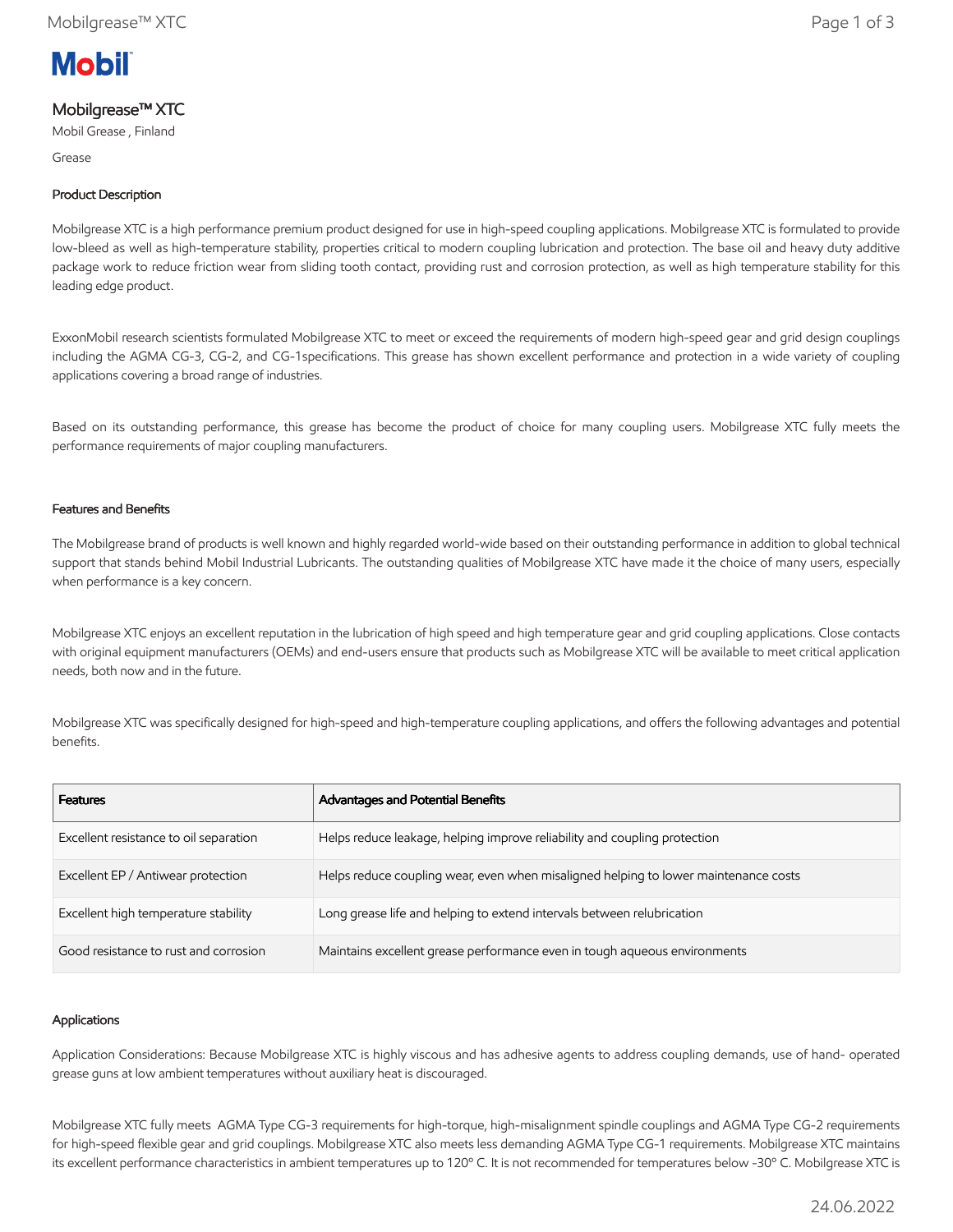## Mobilgrease™ XTC Page 2 of 3

- Grid-type flexible couplings
- Gear-type flexible couplings

## Specifications and Approvals

| This product meets or exceeds the requirements of: |
|----------------------------------------------------|
| AGMA CG-1                                          |
| AGMA CG-2                                          |
| AGMA CG-3                                          |

### Properties and Specifications

| Property                                                               |                   |
|------------------------------------------------------------------------|-------------------|
| Grade                                                                  | NLGI <sub>1</sub> |
| Thickener Type                                                         | Lithium           |
| Copper Strip Corrosion, 24 h, 100 C, Rating, ASTM D4048                | 1A                |
| Timken OK Load, lb, ASTM D2509                                         | 50                |
| Corrosion Preventive Properties, Rating, ASTM D1743                    | Pass              |
| Centrifugal Oil Separation, High G Force, 24 h, 50 C, vol%, ASTM D4425 | $\mathbf{1}$      |
| Four-Ball Wear Test, Scar Diameter, mm, ASTM D2266                     | 0.43              |
| Color, Visual                                                          | Dark Brown        |
| Penetration, Change from 60X to 10,000X, %, ASTM D217                  | 20                |
| Oxidation Stability, Pressure Drop, 100 h, kPa, ASTM D942              | 41                |
| Four-Ball Extreme Pressure Test, Weld Point, kgf, ASTM D2596           | 400               |
| Dropping Point, °C, ASTM D2265                                         | 279               |
| Penetration, 60X, 0.1 mm, ASTM D217                                    | 325               |
| Viscosity @ 40 C, Base Oil, mm2/s, ASTM D445                           | 680               |

### Health and safety

Health and Safety recommendations for this product can be found on the Material Safety Data Sheet (MSDS) @ [http://www.msds.exxonmobil.com/psims](http://www.msds.exxonmobil.com/psims/psims.aspx) /psims.aspx

All trademarks used herein are trademarks or registered trademarks of Exxon Mobil Corporation or one of its subsidiaries unless indicated otherwise.

05-2022 ExxonMobil Finland Oy Ab